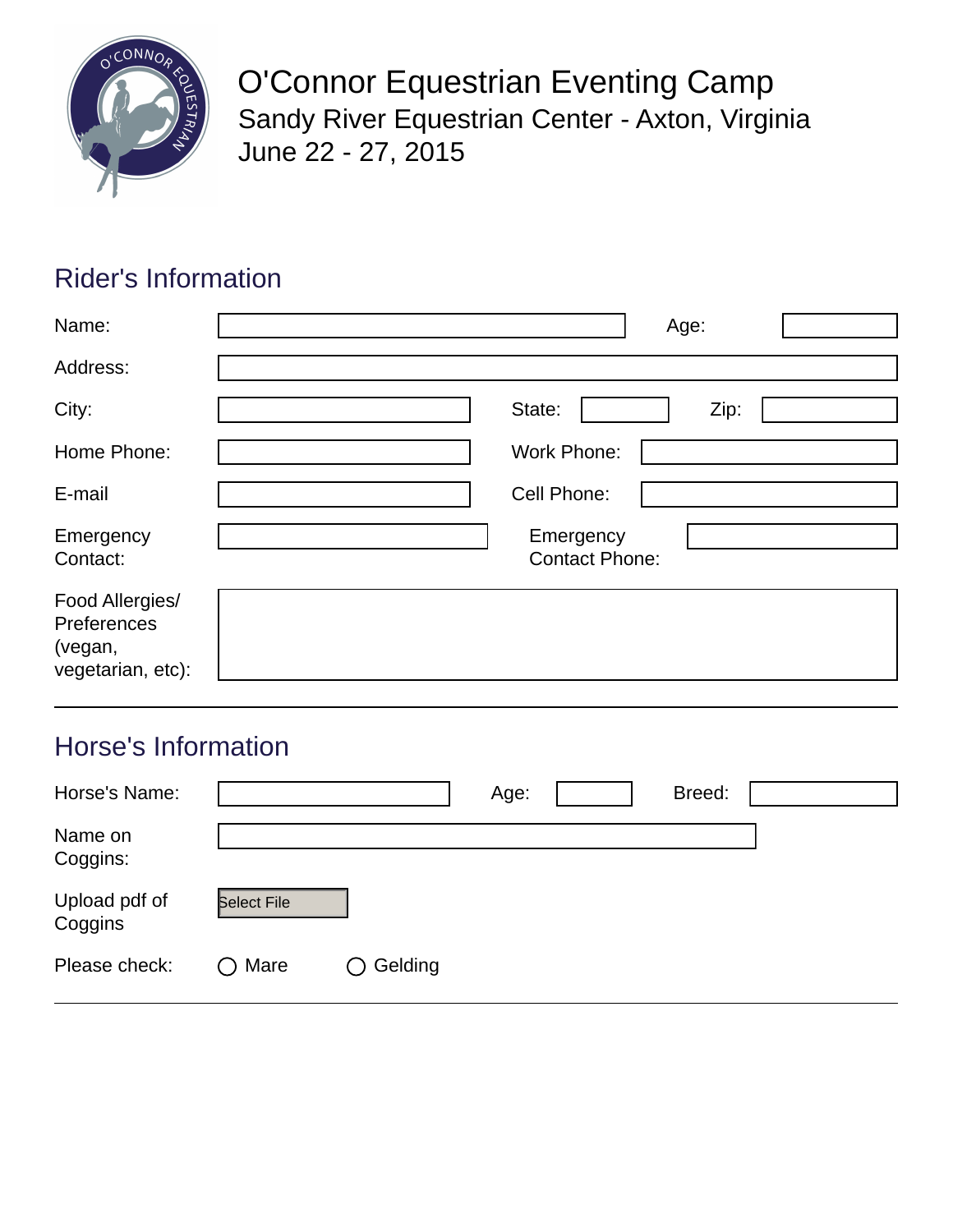### Session Information

June 22 - 27, 2015 - Sandy River Equestrian Center, Axton, Virginia

Camp begins at 5:00 pm on Monday and will finish following the luncheon on Saturday. Campers should plan to arrive no earlier than 1:00 pm on Monday and should plan to depart by 2:00 pm on Saturday.

| <b>Participation</b> | $\Box$ Riding (includes stabling, breakfast, lunch 2 dinners - \$2,500.00<br>$\Box$ Auditing - \$100 per day, \$400 for entire session (Pre-registered<br>auditors will receive all of the amenities. Last-minute auditors will<br>receive the same meals as campers.) Indicate # days below |                                     |
|----------------------|----------------------------------------------------------------------------------------------------------------------------------------------------------------------------------------------------------------------------------------------------------------------------------------------|-------------------------------------|
| Auditing, please     | $\Box$ 1 day                                                                                                                                                                                                                                                                                 | $\Box$ 2 days                       |
| check # of days      | $\Box$ 3 days                                                                                                                                                                                                                                                                                | $\Box$ Entire Session (4 to 6 days) |

*Make Checks payable to O'Connor Equestrian, Inc.* 

#### *PO Box D, The Plains, VA 20198*

| Experience                                        |  |
|---------------------------------------------------|--|
| Please describe<br>rider's level of<br>experience |  |
| Highest level<br>completed (rider)                |  |
| Please describe<br>horse's level of<br>experience |  |
| <b>Highest Level</b><br>completed<br>(horse)      |  |

Additional information for rider or horse (problem areas, quirks, goals or other information you'd like us to know.